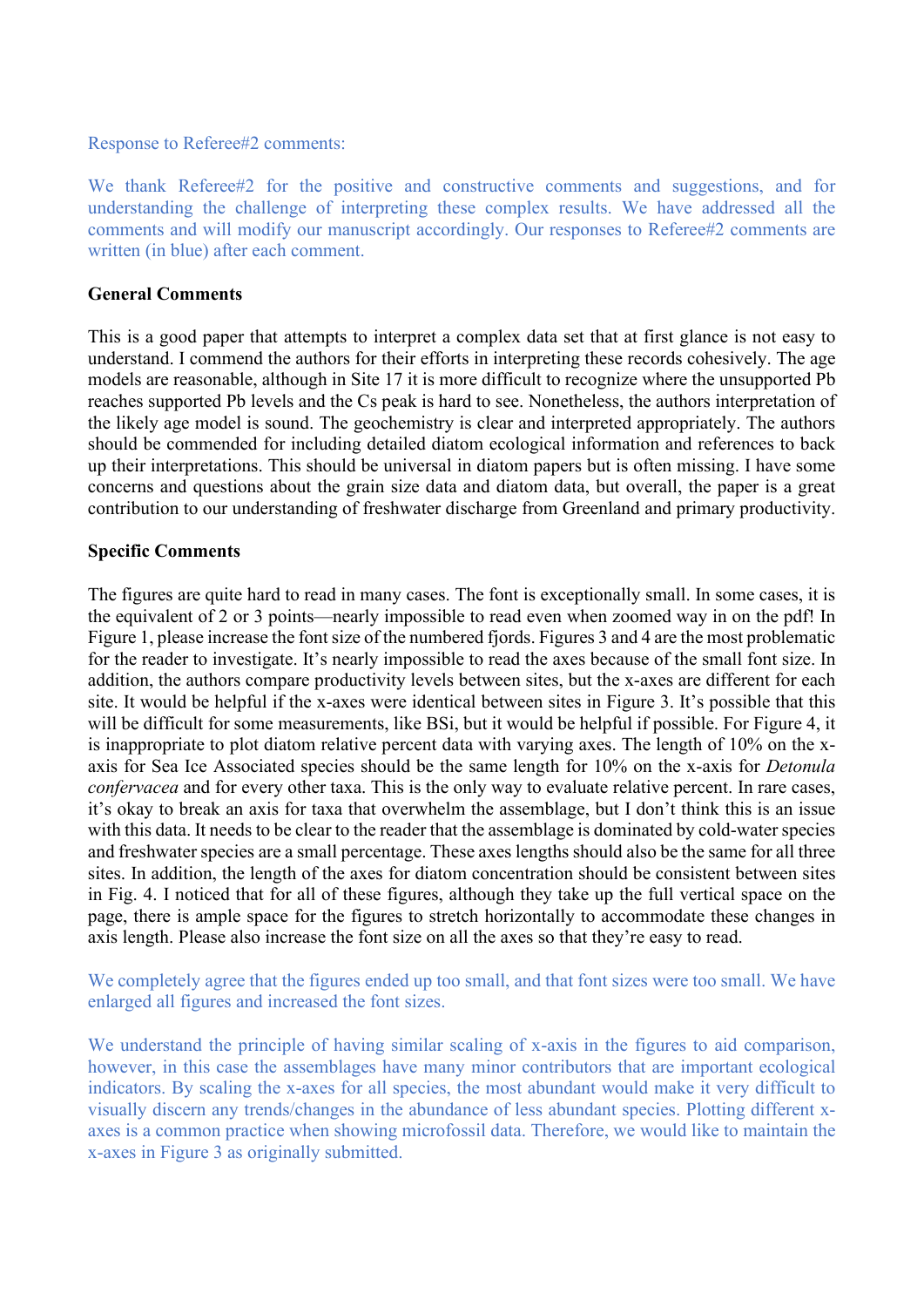It's concerning that there isn't agreement between the two different grain size methods (Malvern Mastersizer and wet sieving). Shouldn't they both show increases in the coarse fraction at the same times? The authors should address this in the result section.

In this study, we used two different methods to study variations in the sediment grain sizes. These methods use different sample volumes; wet-sieving method uses larger volumes of sediment (ca. 2 grams) than the method with Malvern (ca. 0.2 grams) and is thus more sensitive to detect larger grain sizes. Malvern was specifically used to distinguish size fractions below 63  $\mu$ m. Results from the two methods do not perfectly align but are complementary. We have clarified this in methods and results sections.

Please be cautious about how you interpret "productivity." In section 4.1 you discuss productivity in terms of TOC, diatoms, and BSi, which is appropriate. However, in section 4.3, you discuss productivity only in terms of BSi. It seems important that the three productivity indicators are not correlated at all sites and in some cases are anticorrelated (site 20). There should be a discussion of these differences and potentially interpretations of why they are different. This could be in Section 4.1 or a new section between 4.2 and 4.3. Please also be specific in section 4.3 that there is an increase in BSi, but not necessarily an increase in "productivity."

We have clarified throughout the manuscript which productivity proxy is discussed and added speculation why different proxies give various signals.

There is discussion about sub-glacial sediment plumes drawing nutrients from deep water to the surface. However, all these sites are at about 500 m water depth. Are the nutrients sourced from this depth (intermediate water depths) or are they somehow drawn from the deeper ocean and in over the fjord sill to upwell at the sites? I see the references here, but I'm having trouble understanding how this mechanism works. Perhaps a sentence or two more in section 4.3 would elucidate this.

We have added more text elucidating this mechanism presented in the referenced papers.

In section 4.4, I'm having a really hard time seeing the association between late summer species and freshwater discharge. I'd be more easily convinced that species like *Synedra* and benthics were responding to the freshwater increase than *T. antarctica* and *Detonula*.

At site 17 late-summer blooming cold-water species are more abundant between 1930´s and 1970´s and from mid-90´s onwards, when freshwater discharge was higher and have a positive correlation with freshwater runoff. Whereas *Synedra* spp. and benthic species do show increased abundances after the 90´s but not between 30´s and 70´s, and thus the link between the abundance of these species and freshwater runoff is not so obvious. At site 6, benthic species have a statistically significant negative correlation with inner fjord freshwater runoff.

## **Technical Corrections**

Table 3: Please either include p-values or the significance level for the correlations.

We have added p-value  $(p < 0.05)$  in text.